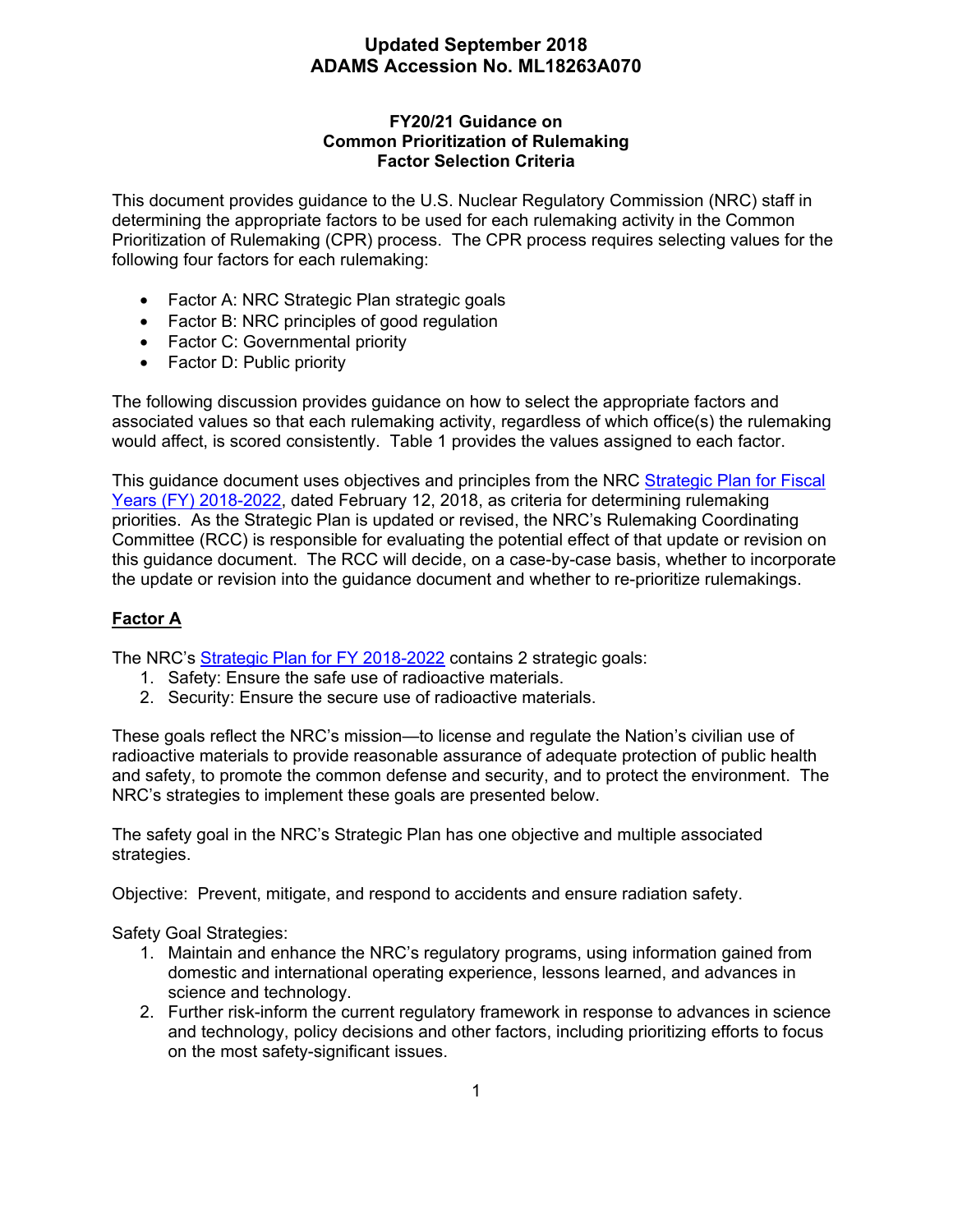- 3. Ensure the effectiveness and efficiency of licensing and certification activities to maintain both quality and timeliness of licensing and certification reviews.
- 4. Maintain effective and consistent oversight of licensee performance with a focus on the most safety-significant issues.
- 5. Maintain material safety through the National Materials Program in partnership with Agreement States.
- 6. Identify, assess, and resolve safety issues.
- 7. Ensure the NRC's readiness to respond to incidents and emergencies involving NRClicensed facilities and radioactive materials and other events of domestic and international interest
- 8. Verify that nuclear facilities are constructed and operated in accordance with permits and licenses and that the environmental and safety regulatory infrastructure is adequate to support the issuance of new licenses.
- 9. Maintain and enhance the NRC's regulatory programs, using information gained from domestic and international operating experience, lessons learned, and advances in science and technology.
- 10. Further risk-inform the current regulatory framework in response to advances in science and technology, policy decisions and other factors, including prioritizing efforts to focus on the most safety-significant issues.
- 11. Ensure the effectiveness and efficiency of licensing and certification activities to maintain both quality and timeliness of licensing and certification reviews.
- 12. Maintain effective and consistent oversight of licensee performance with a focus on the most safety-significant issues.
- 13. Maintain material safety through the National Materials Program in partnership with Agreement States.
- 14. Identify, assess, and resolve safety issues.
- 15. Ensure the NRC's readiness to respond to incidents and emergencies involving NRClicensed facilities and radioactive materials and other events of domestic and international interest
- 16. Verify that nuclear facilities are constructed and operated in accordance with permits and licenses and that the environmental and safety regulatory infrastructure is adequate to support the issuance of new licenses.

The security goal in the NRC's Strategic Plan has two objectives and multiple associated strategies:

Objective 1. Ensure protection of nuclear facilities and radioactive materials.

Security Goal Strategies:

- 1. Maintain and further risk-inform the current regulatory framework for security using information gained from operating experience, lessons learned, external and internal assessments, technology advances, and changes in the threat environment.
- 2. Maintain effective, consistent, and risk-informed oversight of licensee performance with respect to NRC security requirements.
- 3. Maintain material security through the National Materials Program in partnership with the safety programs administered by the Agreement States.
- 4. Proactively identify, assess, and address threats, vulnerabilities, and security risks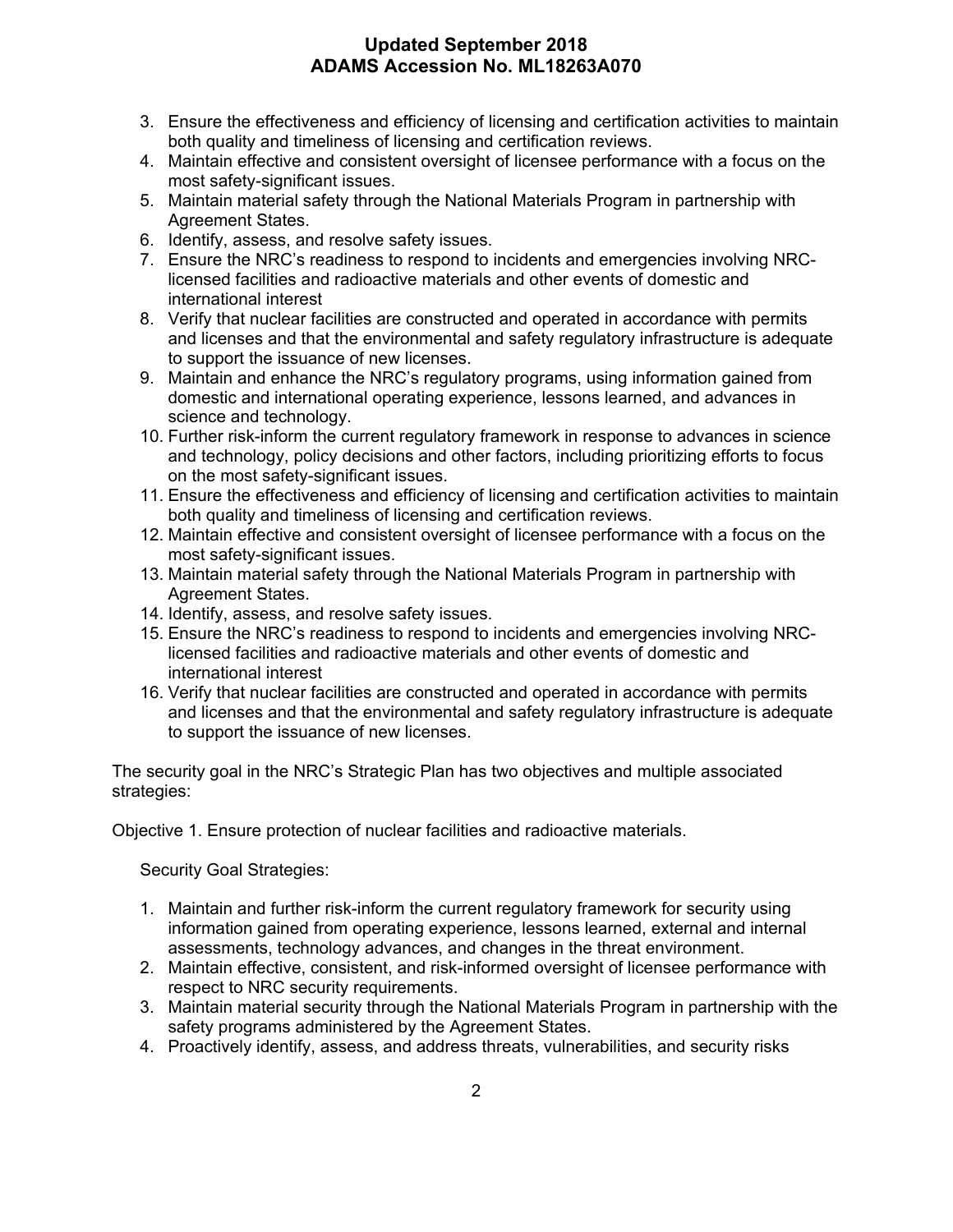- 5. Support U.S. national security interests and nuclear nonproliferation policy objectives consistent with the NRC's statutory mandate through cooperation with domestic and international partners.
- 6. Ensure material control and accounting for special nuclear materials.

Objective 2. Ensure protection of classified and Controlled Unclassified Information 1.

Security Goal Strategy:

1. Ensure that programs for the handling and control of classified and Controlled Unclassified Information are effectively implemented at the NRC and at licensee facilities.

When determining whether one or both of the strategic goals applies, consider how the scope of the rulemaking would support the goal and the associated strategies. The value selected must remain within the range shown in Table 1. Further, when determining the contribution (high, medium, low, or none) of the rulemaking toward accomplishing the goals, consider the following guidelines:

- 1. High (select a value between 14-20)
	- a. Significant contributor toward one or more goals; OR
	- b. Moderate contributor toward one or more goals AND implements multiple strategies in one or more goals
- 2. Medium (select a value between 7-13)
	- a. Moderate contributor toward one goal AND implements one goal strategy
- 3. Low (select a value between 1-6)
	- a. Less substantial or indirect contributor toward one goal
- 4. None (select a value of 0)
	- a. Does not contribute toward any goal

### **Factor B**

 $\overline{a}$ 

The NRC's Strategic Plan for FY 2018-2022 states that it is the vision of the agency to demonstrate the principles of good regulation in implementing the NRC's safety and security mission. The principles also help the agency appropriately consider the interests of NRC stakeholders, including the public and licensees.

All rulemakings are developed and issued using the rulemaking process, which supports the principles of good regulation. When determining the priority of a rulemaking, consider only how the changes that the rulemaking would accomplish relate to the NRC's principles of good regulation, rather than the rulemaking process used to develop or issue the rule.

Compare the current regulations and applicable guidance to the proposed change. How does that proposed change to the regulation support Factor B and the NRC's principles of good regulation? For example, a rule that would modify how the public participates in the petition for

<sup>1</sup> Executive Order 13556 – Controlled Unclassified Information was issued on 11/04/2010; NARA regulations, 32 CFR Part 2002 for CIU became effective on 11/14/2016. NOTE: CUI includes items currently identified as SUNSI/SGI.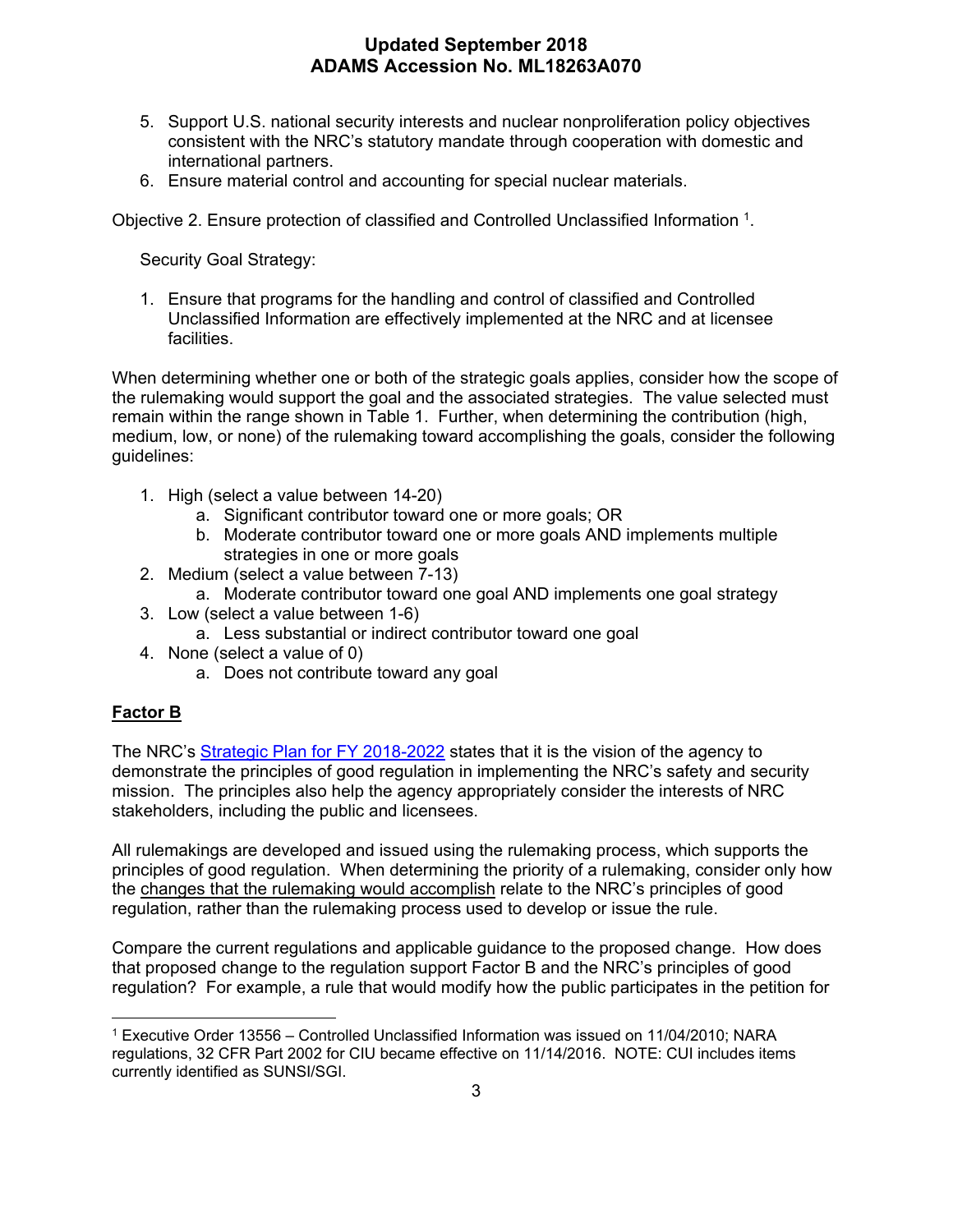rulemaking process could enhance openness. Other rulemakings may focus on safety and security issues (addressed in Factor A) but not be focused on changes that directly support Factor B.

There are five principles of good regulation in the strategic plan.

- 1. Independence: Nothing but the highest possible standards of ethical performance and professionalism should influence regulation. However, independence does not imply isolation. All available facts and opinions must be sought openly from licensees and other interested members of the public. The many and possibly conflicting public interests involved must be considered. Final decisions must be based on objective, unbiased assessments of all information and must be documented with reasons explicitly stated.
	- a. Maintain or enhance the agency's independence as a regulator.
	- b. Example: if Congress passes a new statute which would change how the NRC conducts hearings or interacts with other governmental organizations. The rulemaking the NRC would conduct in response might relate to NRC independence as a regulator.
- 2. Openness: Nuclear regulation is the public's business, and it must be transacted publicly and candidly. The public must be informed about and have the opportunity to participate in the regulatory processes as required by law. Open channels of communication must be maintained with Congress, other government agencies, licensees, and the public, as well as with the international nuclear community.
	- a. Enhance the agency's ability to uphold its mission in an open and transparent way.
	- b. Example: If the NRC conducts a rulemaking which would change what information the NRC is required to publish in response to a petition.
- 3. Efficiency: The American taxpayer, the rate-paying consumer, and licensees are all entitled to the best possible management and administration of regulatory activities. The highest technical and managerial competence is required and must be a constant agency goal. The NRC must establish means to evaluate and continually upgrade its regulatory capabilities. Regulatory activities should be consistent with the degree of risk reduction they achieve. Where several effective alternatives are available, the option that minimizes the use of resources should be adopted. Regulatory decisions should be made without undue delay.
	- a. Provide the most cost efficient methods for implementing the requirements.
	- b. Example: If the NRC conducts a rulemaking which would result in selection of an effective regulatory alternative that minimizes the use of resources when compared to a(n) equally effective alternative(s).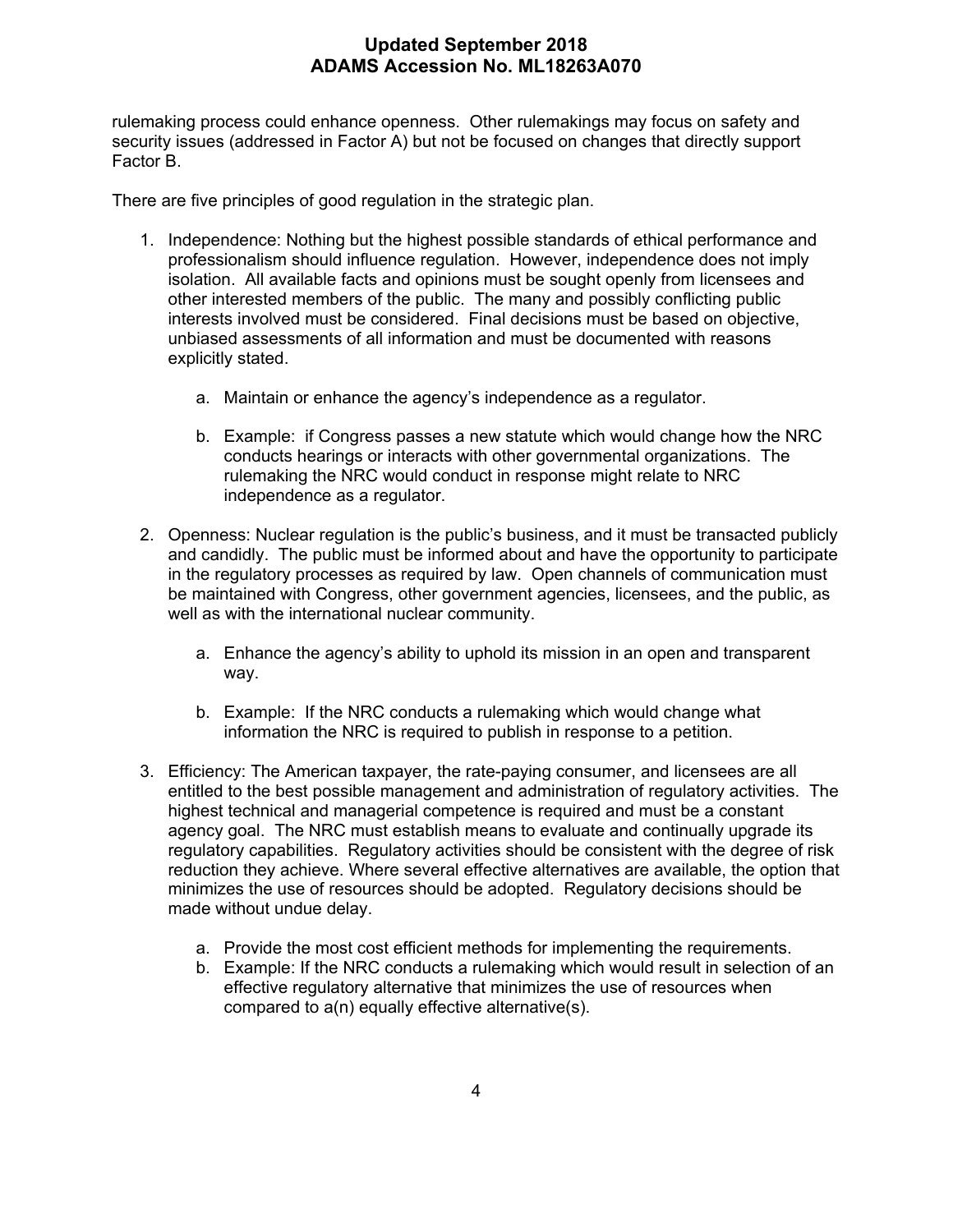- 4. Clarity: Regulations should be coherent, logical, and practical. There should be a clear nexus between regulations and agency goals and objectives, whether explicitly or implicitly stated. Agency positions should be readily understood and easily applied.
	- a. Improve the clarity of agency requirements to ensure full compliance when promulgated.
	- b. Example: If the NRC promulgates a rule which would clarify the agency's safety or security mission or requirements.
- 5. Reliability: Regulations should be based on the best available knowledge from research and operational experience. Systems interactions, technological uncertainties, and the diversity of licensees and regulatory activities must all be taken into account so that risks are maintained at an acceptably low level. Once established, regulation should be perceived to be reliable and not unjustifiably in a state of transition. Regulatory actions should always be fully consistent with written regulations and should be promptly, fairly, and decisively administered so as to lend stability to the nuclear operational and planning processes.
	- a. Ensure the reliability of the requirements with which licensees and applicants, etc. must be in compliance.
	- b. Example: If the NRC were to change backfitting or issue finality regulations.

When determining whether one or more of the principles applies, consider how the scope of the rulemaking would support the principle. The value selected must remain within the range shown in Table 1. Further, when determining the contribution (high, medium, low, or none) of the rulemaking toward supporting the principles, consider the following guidelines:

- 1. High (select a value between 7-10)
	- a. Significant contributor toward one or more principles; OR
	- b. Moderate contributor toward multiple principles
- 2. Medium (select a value between 4-6)
	- a. Moderate contributor toward one principle
- 3. Low (select a value between 1-3)
	- a. Less substantial or indirect contributor toward one principle
- 4. None (select a value of 0)
	- a. Does not contribute toward any principle

### **Factor C**

Factor C is a weighting factor for a rule considered a priority for the agency to accomplish. The value assigned to the factor is based on two considerations. First, it can be used to account for a rulemaking initiated by a congressional mandate or other Federal requirements and thus requiring a greater agency focus (priority). Second, it can be used to adjust the relative priorities of rulemakings across the agency so that the integrated list of rulemakings appropriately reflects the agency's strategic priorities. For example, if "Rulemaking B" scored a higher prioritization value (from factors A and B) than "Rulemaking A" and senior management believes that "Rulemaking A" is a higher priority for the agency, senior management could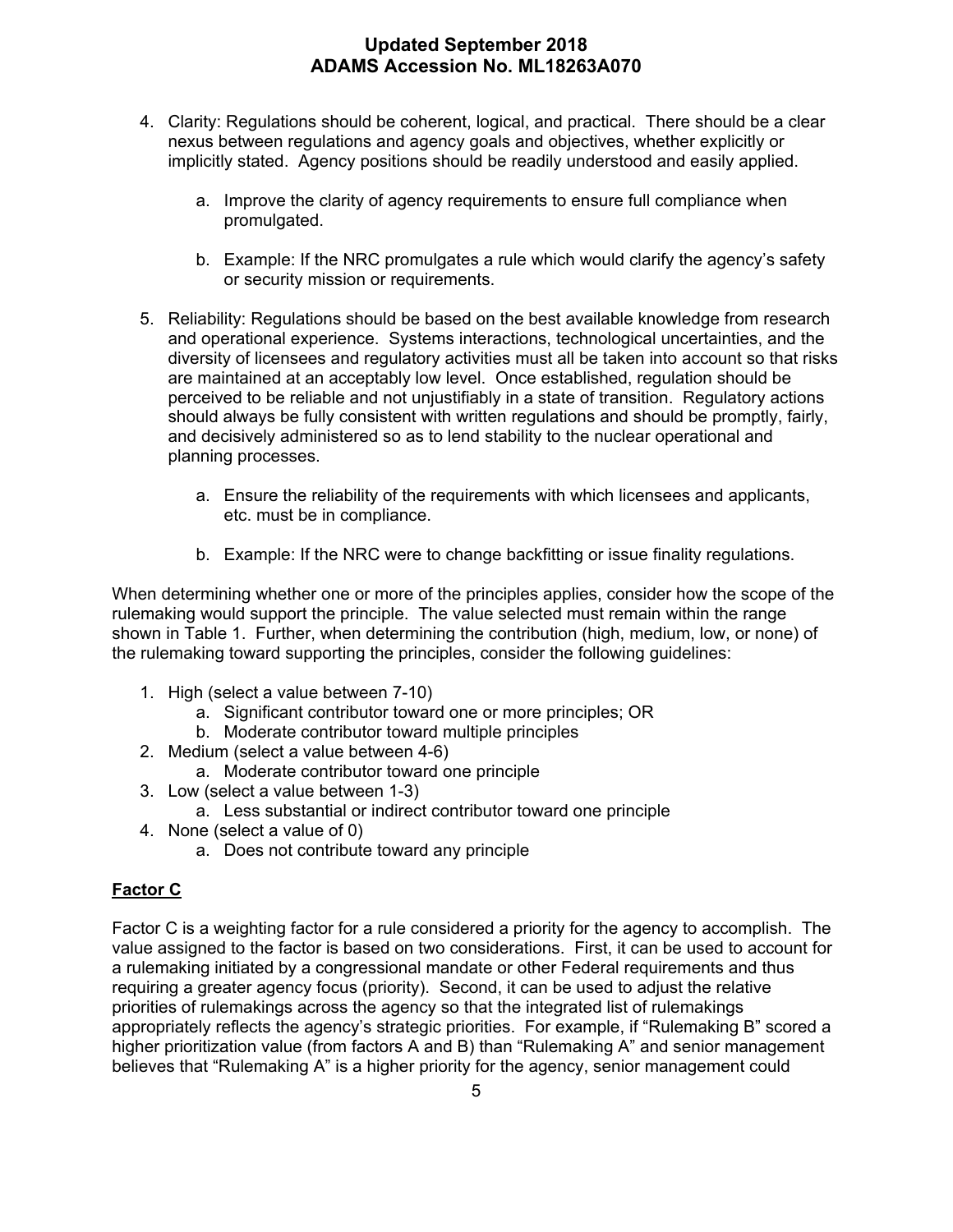adjust this factor to correctly reflect the relative priorities of these rulemakings. The value of this factor is variable, which provides flexibility versus the fixed values assigned to Factors A and B in support of goals and objectives. However, the maximum value for this factor should not exceed Factor A (representing the rulemaking's support for the agency's strategic goals) and is thus scaled appropriately because the agency's safety and security mission should always be prioritized higher than any policy, political, or other consideration.

While there may be other considerations that could contribute toward Factor C, several suggested considerations are:

- Congressional mandate/priority/schedule
- Commission direction/priority (in an SRM or other)
- Conformance with external regulations
- Significant regulatory gap
- NRC licensing initiative/future regulatory benefit

Use the following guidance in selecting the appropriate value for Factor C when determining the relative governmental priority (high, medium, low, or none) of the rulemaking. The value could be adjusted by senior management (higher or lower) as appropriate based on agency strategic priorities, but must remain within the range shown in Table 1.

- 1. High (select a value between 7-10)
	- a. Significant contributor toward one or more considerations OR Congress or the Commission has provided specific direction and priority/schedule on the rulemaking
- 2. Medium (select a value between 3-6)
	- a. Moderate contributor toward one or more considerations OR Congress or the Commission has provided specific direction with no priority/schedule on the rulemaking
- 3. Low (select a value between 1-2)
	- a. Less substantial or indirect contributor toward one or more considerations AND Congress or the Commission has provided no specific direction and priority/schedule on the rulemaking
- 4. None (select a value of 0)
	- a. No contribution toward any consideration

### **Factor D**

Factor D is a weighting factor for a rule considered to be of significant interest to industry, nongovernmental organizations, or other members of the public. This factor could consider regulatory incentives such as eliminating the need for license amendments or reducing regulatory burden. This factor could also reflect significant interest (positive or negative) in the rulemaking by members of the public, such as a rulemaking resulting from a petition for rulemaking that attracted heavy media coverage or a rulemaking that received significant participation by members of the public (e.g., public meetings to discuss the regulatory basis, public comments on the proposed rule). The value of this factor is variable, similar to that of Factor C. However, its value should not exceed the value selected for Factor C, which reflects strategic governmental and agency priorities.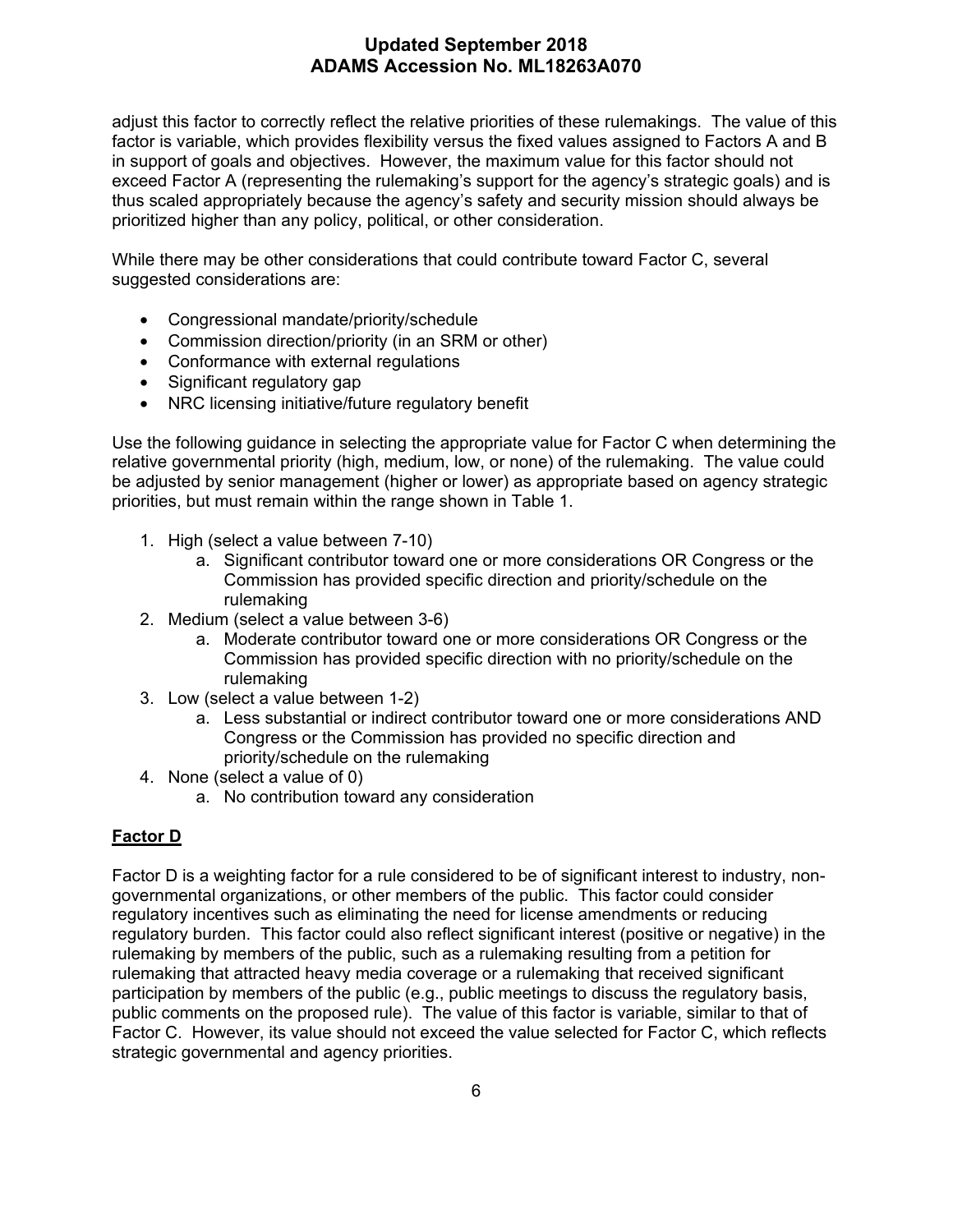While there may be other considerations that could contribute toward Factor D, several suggested considerations are:

- Regulatory burden reduction
- Resolution of a petition for rulemaking
- Significant public participation (rule text, comments)
- Significant public interest/media coverage

Furthermore, rulemakings that originate from areas of public interest (e.g., those that resolve petitions for rulemaking) may be contributors to considerations already addressed under other factors and may already score high or medium based on those considerations. Conversely, the NRC would be unlikely to undertake rulemaking based primarily on public interest on a subject that does not contribute to the considerations under the other factors. For this reason, the factor weighting for Factor D is relatively smaller than the other factors.

Use the following guidance in selecting the appropriate value for Factor D when determining the relative public priority (high, medium, low, or none) of the rulemaking. Keep in mind that the value must remain within the range shown in Table 1.

- 1. High (select a value between 4-5)
	- a. Significant contributor toward one or more considerations
- 2. Medium (select a value between 2-3)
	- a. Moderate contributor toward one or more considerations
- 3. Low (select a value between 1)
	- a. Less substantial or indirect contributor toward one or more considerations
- 4. None (select a value of 0)
	- a. No contribution toward any consideration

### **Prioritization Scoring and Grouping**

The total prioritization score is calculated by summing the values for Factors A through D for each rulemaking. Rulemakings will then be grouped into categories of high, medium, and low based on their total scores as follows:

High: Score 31-45 Medium: Score 16-30 Low: Score 0-15